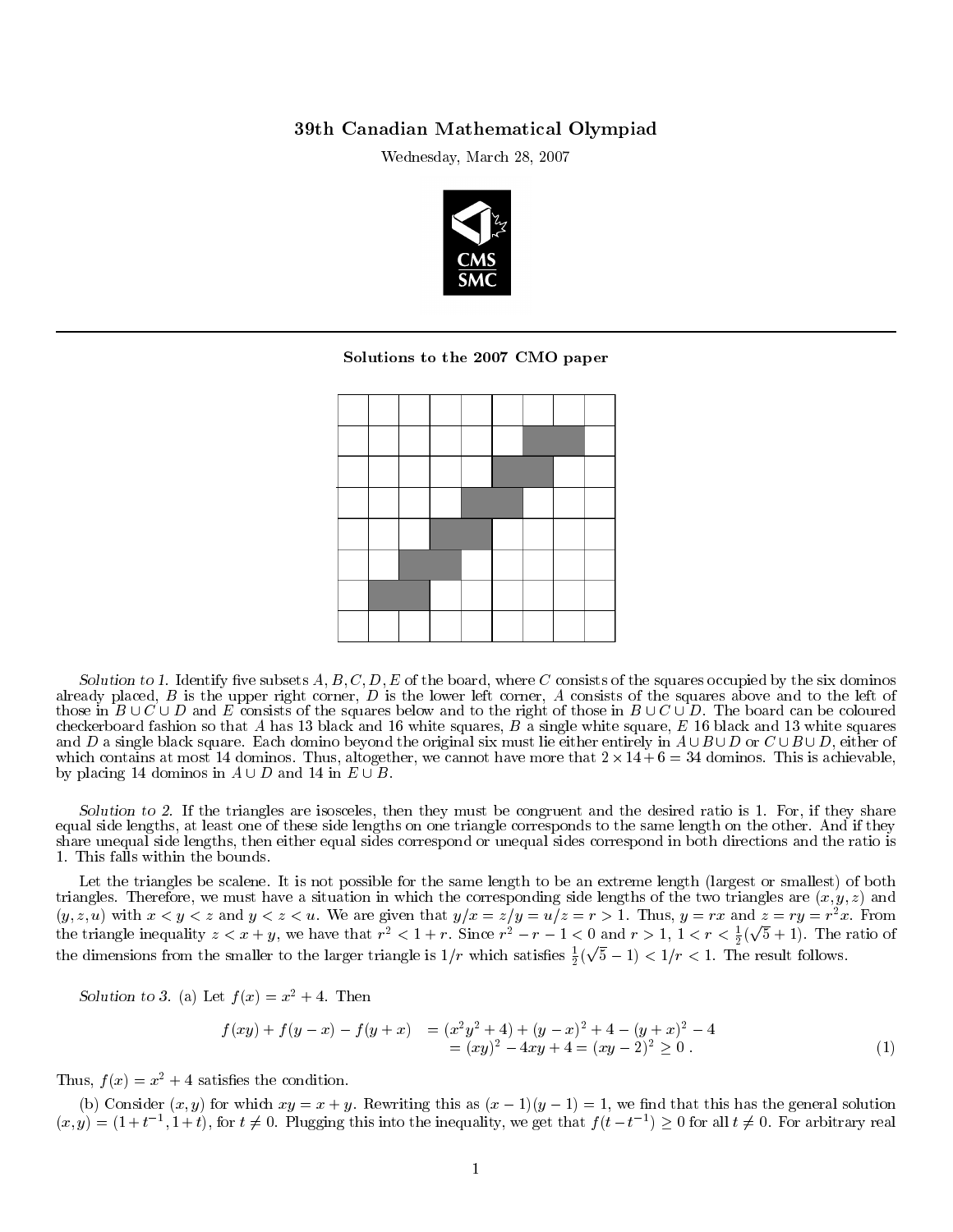u, the equation  $t-t^{-1} = u$  leads to the quadratic  $t^2 - ut - 1 = 0$  which has a positive discriminant and so a real solution. Hence  $f(u) \geq 0$  for each real u.

Comment. The substitution  $v = y - x$ ,  $u = y + x$  whose inverse is  $x = \frac{1}{2}(u - v)$ ,  $y = \frac{1}{2}(u + v)$  renders the condition as Comment. The substitution  $v = y - x$ ,  $u = y + x$  whose inverse is  $x = \frac{1}{2}(u - v)$ ,  $y = \frac{1}{2}(u + v)$  relates the condition as  $f(\frac{1}{4}(u^2 - v^2)) + f(v) \ge f(u)$ . The same strategy as in the foregoing solution leads to the choice  $u = 2 + \$ for all  $v$ .

Solution to 4 (b). It is straightforward to verify that  $a * 1 = 1$  for  $a \neq 1$ , so that once 1 is included in the list, it can never by removed and so the list terminates with the single value 1.

Solution to 4 (a). There are several ways of approaching (a). It is important to verify that the set  $\{x : 0 < x < 1\}$  is closed under the operation  $*$  so that it is always defined.

If  $0 < a, b < 1$ , then

$$
0 < \frac{a+b-2ab}{1-ab} < 1 \; .
$$

The left inequality follows from

$$
a + b - 2ab = a(1 - b) + b(1 - a) > 0
$$

and the right from

$$
1 - \frac{a+b-2ab}{1-ab} = \frac{(1-a)(1-b)}{1-ab} > 0.
$$

Hence, it will never happen that a set of numbers will contain a pair of reciprocals, and the operation can always be performed.

Solution 1. It can be shown by induction that any two numbers in any of the sets arise from disjoint subsets of  $S$ .

Use an induction argument on the number of entries that one starts with. At each stage the number of entries is reduced by one. If we start with  $n$  numbers, the final result is

$$
\frac{\sigma_1 - 2\sigma_2 + 3\sigma_3 - \dots + (-1)^{n-1}n\sigma_n}{1 - \sigma_2 + 2\sigma_3 - 3\sigma_4 + \dots + (-1)^{n-1}(n-1)\sigma_n}
$$

where  $\sigma_i$  is the symmetric sum of all  $\binom{n}{i}$  *i*-fold products of the *n* elements  $x_i$  in the list.

Solution 2. Define

$$
a * b = \frac{a+b-2ab}{1-ab} .
$$

This operation is commutative and also associative:

$$
a * (b * c) = (a * b) * c = \frac{a + b + c - 2(ab + bc + ca) + 3abc}{1 - (ab + bc + ca) + 2abc}.
$$

Since the final result amounts to a  $*$ -product of elements of S with some arrangement of brackets, the result follows.

Solution 3. Let  $\phi(x) = x/(1-x)$  for  $0 < x < 1$ . This is a one-one function from the open interval  $(0,1)$  to the half line  $(0,\infty)$ . For any numbers  $a, b \in S$ , we have that

$$
\phi\left(\frac{a+b-2ab}{1-ab}\right) = \frac{a+b-2ab}{(1-ab)-(a+b-2ab)} = \frac{a+b-2ab}{1-a-b+ab} = \frac{a+b-2ab}{1-a-b+ab} = \frac{a}{1-a} + \frac{b}{1-b} = \phi(a) + \phi(b).
$$
\n(2)

;

Let  $T = \{\phi(s) : s \in S\}$ . Then replacing a, b in S as indicated corresponds to replacing  $\phi(a)$  and  $\phi(b)$  in T by  $\phi(a) + \phi(b)$  to get a new pair of sets related by  $\phi$ . The final result is the inverse under  $\phi$  of  $\sum {\phi(s) : s \in S}$ .

Solution 4. Let  $f(x) = (1-x)^{-1}$  be defined for positive x unequal to 1. Then  $f(x) > 1$  if and only if  $0 < x < 1$ . Observe that

$$
f(x * y) = \frac{1 - xy}{1 - x - y + xy} = \frac{1}{1 - x} + \frac{1}{1 - y} - 1.
$$

If  $f(x) > 1$  and  $f(y) > 1$ , then also  $f(x * y) > 1$ . It follows that if x and y lie in the open interval  $(0, 1)$ , so does  $x * y$ . We also note that  $f(x)$  is a one-one function.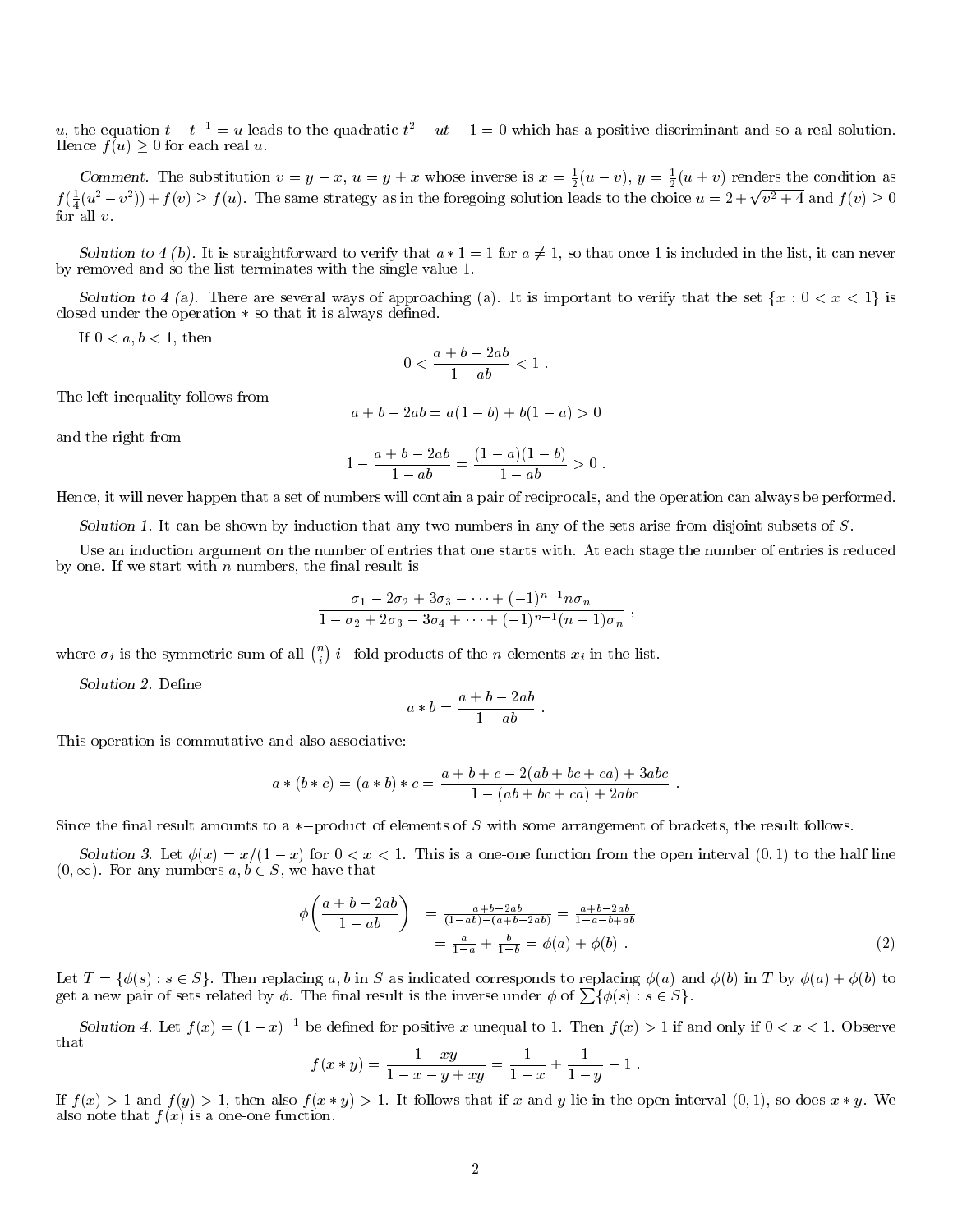To each list L, we associate the function  $g(L)$  defined by

$$
g(L) = \sum \{ f(x) : x \in L \} .
$$

Let  $L_n$  be the given list, and let the subsequent lists be  $L_{n-1}, L_{n-2}, \cdots, L_1$ , where  $L_i$  has i elements. Since  $f(x * y) =$  $f(x) + f(y) - \overline{1}$ ,  $g(L_i) = g(L_i) - (n - i)$  regardless of the choice that creates each list from its predecessors. Hence  $g(L_1) = g(L_n) - (n-1)$  is fixed. However,  $g(L_1) = f(a)$  for some number a with  $0 < a < 1$ . Hence  $a = f^{-1}(g(L_n) - (n-1))$ is fixed.

Solution to 5 (a). Let I be the incentre of triangle ABC. Since the quadrilateral AEIF has right angles at E and F, it is concyclic, so that  $\Gamma_1$  passes through I. Similarly,  $\Gamma_2$  and  $\Gamma_3$  pass through I, and (a) follows.

Solution to 5 (b). Let  $\omega$  and I denote the incircle and incentre of triangle ABC, respectively. Observe that, since AI bisects the angle FAE and  $AF = AE$ , then AI right bisects the segment FE. Similarly, BI right bisects DF and CI right bisects DE.

We invert the diagram through  $\omega$ . Under this inversion, let the image of A be A', etc. Note that the centre I of inversion is collinear with any point and its image under the inversion. Under this inversion, the image of  $\Gamma_1$  is  $EF$ , which makes  $A'$ the midpoint of EF. Similarly, B' is the midpoint of DF and C' is the midpoint of DE. Hence,  $\Gamma'$ , the image of  $\Gamma$  under<br>this inversion, is the circumcircle of triangle  $A'B'C'$ , which implies that  $\Gamma'$  is the nine-poin

Since P is the intersection of  $\Gamma$  and  $\Gamma_1$  other than A, P' is the intersection of  $\Gamma'$  and EF other than A', which means that P' is the foot of the altitude from D to EF. Similarly,  $Q'$  is the foot of the altitude from E to DF and R' is the foot of the altitude from  $F$  to  $DE$ .

Now, let X, Y and Z be the midpoints of arcs  $BC$ , AC and AB on  $\Gamma$  respectively. We claim that X lies on PD.

Let X' be the image of X under the inversion, so I, X and X' are collinear. But X is the midpoint of arc  $BC$ , so A,  $A', I, X'$  and X are collinear. The image of line PD is the circumcircle of triangle  $P'ID$ , so to prove that X lies on PD, it suffices to prove that points  $P'$ ,  $I$ ,  $X'$  and  $D$  are concyclic.

We know that  $B'$  is the midpoint of  $DF, C'$  is the midpoint of  $DE$  and  $P'$  is the foot of the altitude from  $D$  to  $EF$ . Hence,  $D$  is the reflection of  $P'$  in  $B'C'$ .

Since  $IA' \perp EF$ ,  $IB' \perp DF$  and  $IC' \perp DE$ , I is the orthocentre of triangle  $A'B'C'$ . So, X' is the intersection of the altitude from  $A'$  to  $B'C'$  with the circumcircle of triangle  $A'B'C'$ . From a wellknown fact, X' is the refl This means that  $B'C'$  is the perpendicular bisector of both  $P'D$  and  $IX'$ , so that the points  $P'$ ,  $I$ ,  $X'$  and  $D$  are concyclic.

Hence, X lies on PD. Similarly, Y lies on  $QE$  and Z lies on RF. Thus, to prove that PD,  $QE$  and RF are concurrent, it suffices to prove that  $DX$ ,  $EY$  and  $FZ$  are concurrent.

To show this, consider tangents to  $\Gamma$  at X, Y and Z. These are parallel to BC, AC and AB, respectively. Hence, the triangle  $\Delta$  that these tangents define is homothetic to the triangle ABC. Let S be the centre of homothety. Then the homothety taking triangle ABC to  $\Delta$  takes  $\omega$  to  $\Gamma$ , and so takes D to X, E to Y and F to Z. Hence DX, EY and FZ concur at S.

Comment. The solution uses the following result: Suppose  $ABC$  is a triangle with orthocentre H and that AH intersects BC at P and the circumcircle of ABC at D. Then  $HP = PD$ . The proof is straightforward: Let BH meet AC at Q. Note that  $AD \perp BC$  and  $BQ \perp AC$ . Since  $\angle ACB = \angle ADB$ ,

$$
\angle HBC = \angle QBC = 90^{\circ} - \angle QCB = 90^{\circ} - \angle ACB = 90^{\circ} - \angle ADB = \angle DBP,
$$

from which follows the congruence of triangle  $HBP$  and  $DBP$  and equality of  $HP$  and  $PD$ .

Solution 2. (a) Let  $\Gamma_2$  and  $\Gamma_3$  intersect at J. Then  $BDJF$  and  $CDJE$  are concyclic. We have that

$$
\angle FJE = 360^\circ - (\angle DJF + \angle DJE) \n= 360^\circ - (180^\circ - \angle ABC + 180^\circ - \angle ACB) \n= \angle ABC + \angle ACB = 180^\circ - \angle FAE .
$$
\n(3)

Hence  $AFJE$  is concyclic and so the circumcircles of  $AEF$ ,  $BDF$  and  $CED$  pass through J.

(b) [Y. Li] Join RE, RD, RA and RB. In  $\Gamma_3$ ,  $\angle ERD = \angle ECD = \angle ACB$  and  $\angle REC = \angle RDC$ . In  $\Gamma$ ,  $\angle ARB = \angle ACB$ . Hence,  $\angle ERD = \angle ARB \implies \angle ARE = \angle BRD$ . Also,

$$
\angle AER = 180^{\circ} - \angle REC = 180^{\circ} - \angle RDC = \angle BDR .
$$

Therefore, triangle ARE and BRD are similar, and  $AR : BR = AE : BD = AF : BF$ . If follows that RF bisects angle  $ARB$ , so that  $RF$  passes through the midpoint of minor arc  $AB$  on  $\Gamma$ . Similarly,  $PD$  and  $QE$  are respective bisectors of angles BPC and  $\overline{CQA}$  and pass through the midpoints of the minor arc BC and  $\overline{C}A$  on  $\gamma$ .